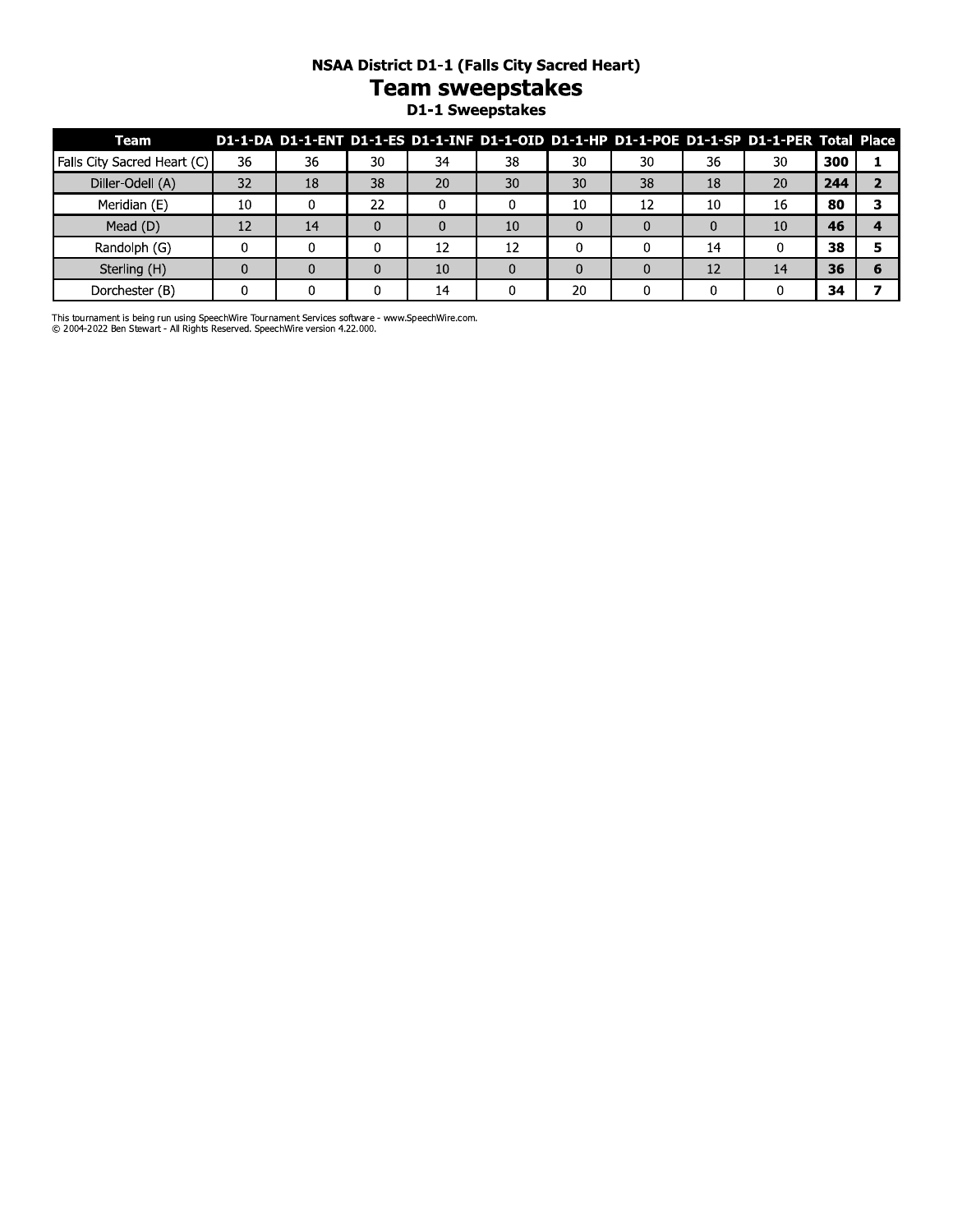# **NSAA District D1-1 (Falls City Sacred Heart) D1-1 Duet Acting**

| Code           | Team                    | Competitor(s)                              | Prelim<br>result |
|----------------|-------------------------|--------------------------------------------|------------------|
| A8             | Diller-Odell            | Preston Engelman and Jason Arnold          |                  |
| C8             | Falls City Sacred Heart | Carson Sells and Derek Schawang            |                  |
| D <sub>4</sub> | Mead                    | Kaitlyn Hanson and Meghan Richards         |                  |
| E7             | Meridian                | Rebecca Vinsonhaler and Evelyn Woitalewicz |                  |
| K <sub>6</sub> | Diller-Odell            | Brennan Schultis and Callan McKinney       |                  |
| M8             | Falls City Sacred Heart | Riley Nelson and Grace Malcolm             |                  |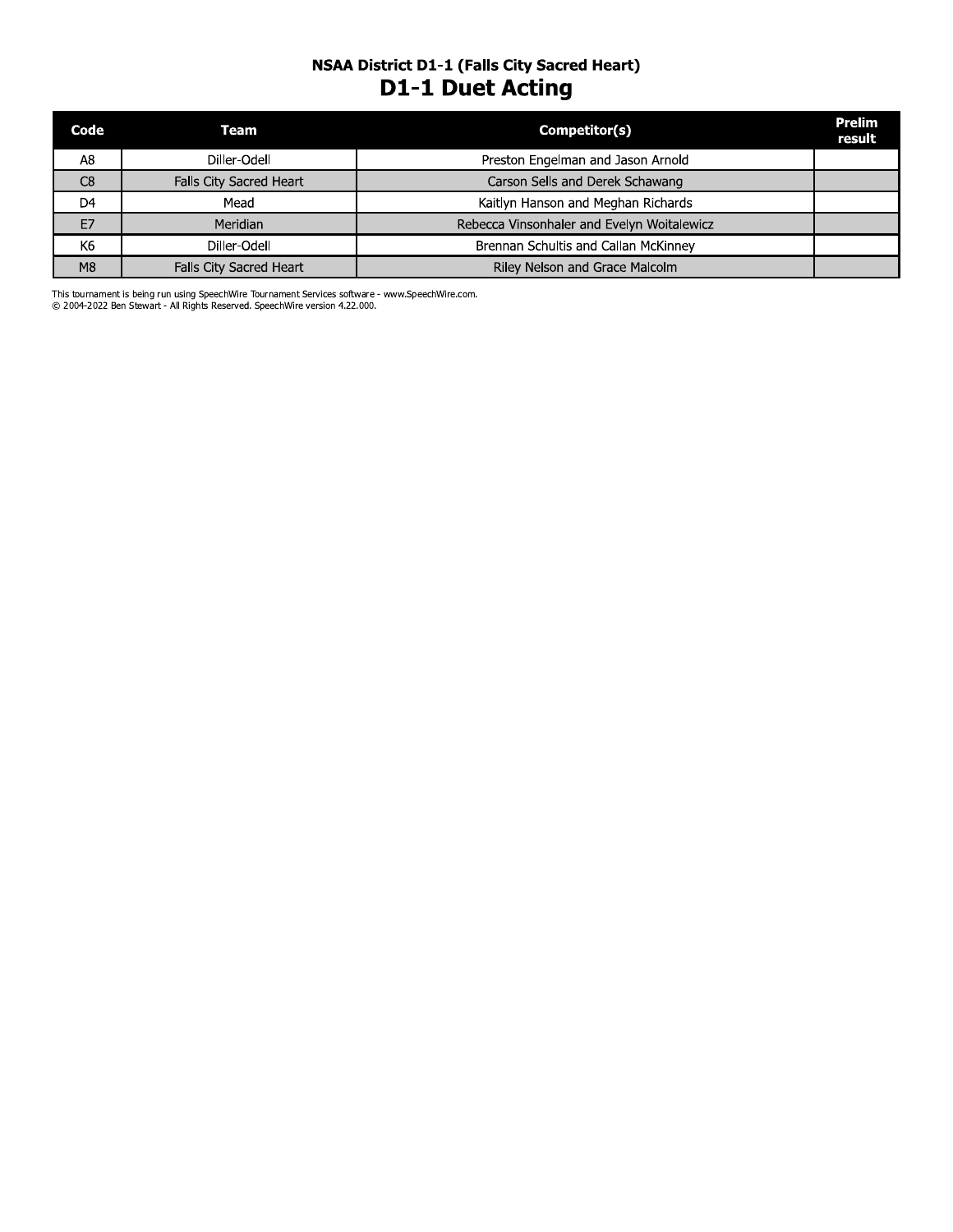# **NSAA District D1-1 (Falls City Sacred Heart) D1-1 Entertainment Speaking**

| Code           | Team                           | Competitor(s)  | Prelim<br>result |
|----------------|--------------------------------|----------------|------------------|
| A1             | Diller-Odell                   | Jason Arnold   |                  |
| C1             | Falls City Sacred Heart        | Derek Schawang |                  |
| D <sub>1</sub> | Mead                           | Sam Popken     |                  |
| M1             | <b>Falls City Sacred Heart</b> | Kamden Sipple  |                  |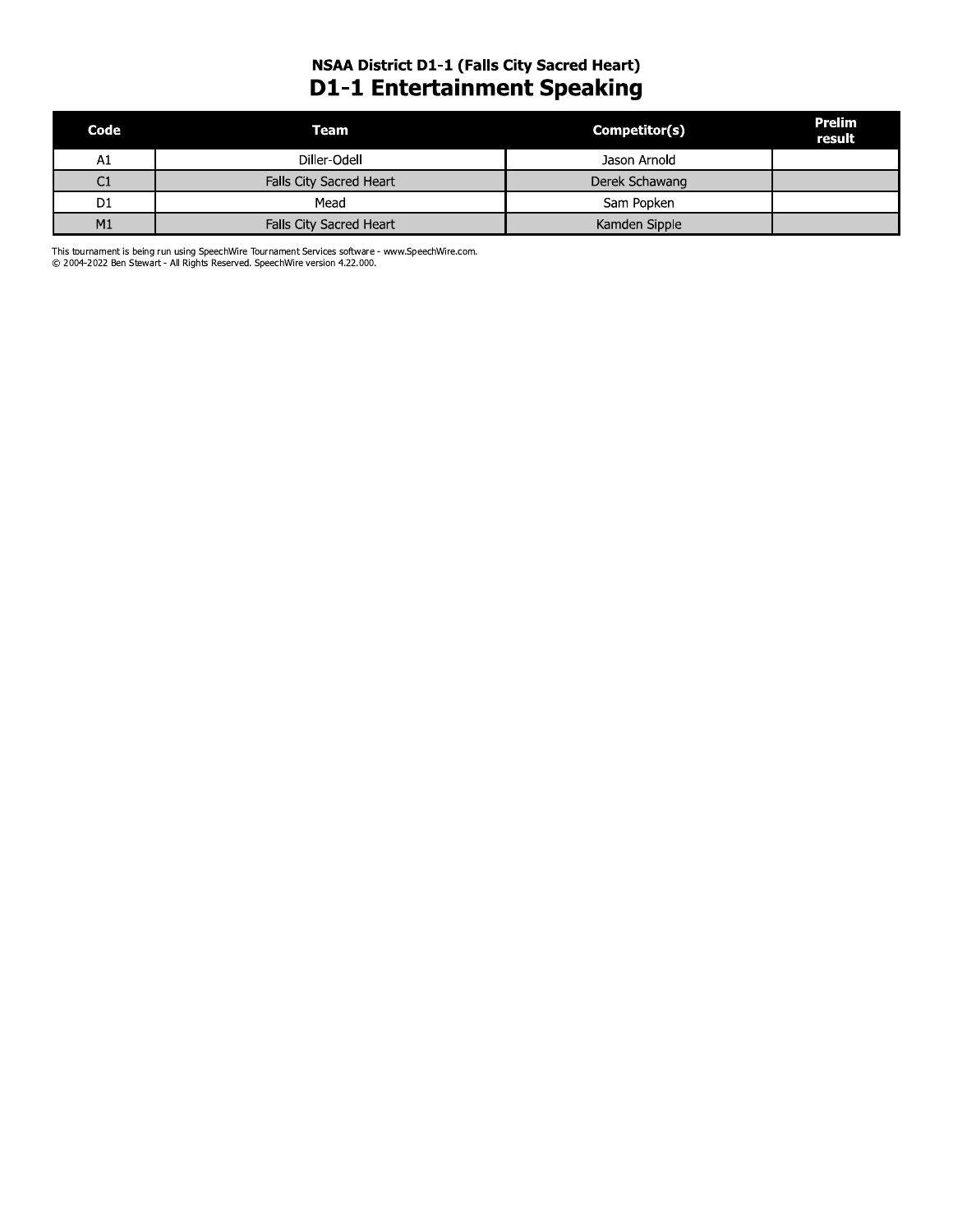# **NSAA District D1-1 (Falls City Sacred Heart) D1-1 Extemporaneous Speaking**

| Code           | <b>Team</b>             | Competitor(s)       | <b>Prelim</b><br>result |
|----------------|-------------------------|---------------------|-------------------------|
| A <sub>6</sub> | Diller-Odell            | Joely Weers         |                         |
| C <sub>6</sub> | Falls City Sacred Heart | Kayden Bauman       |                         |
| E5             | Meridian                | JD Adam             |                         |
| K4             | Diller-Odell            | Dave Parde          |                         |
| M6             | Falls City Sacred Heart | Vaughn Lenard       |                         |
| P <sub>3</sub> | <b>Meridian</b>         | McKenzie Hofstetter |                         |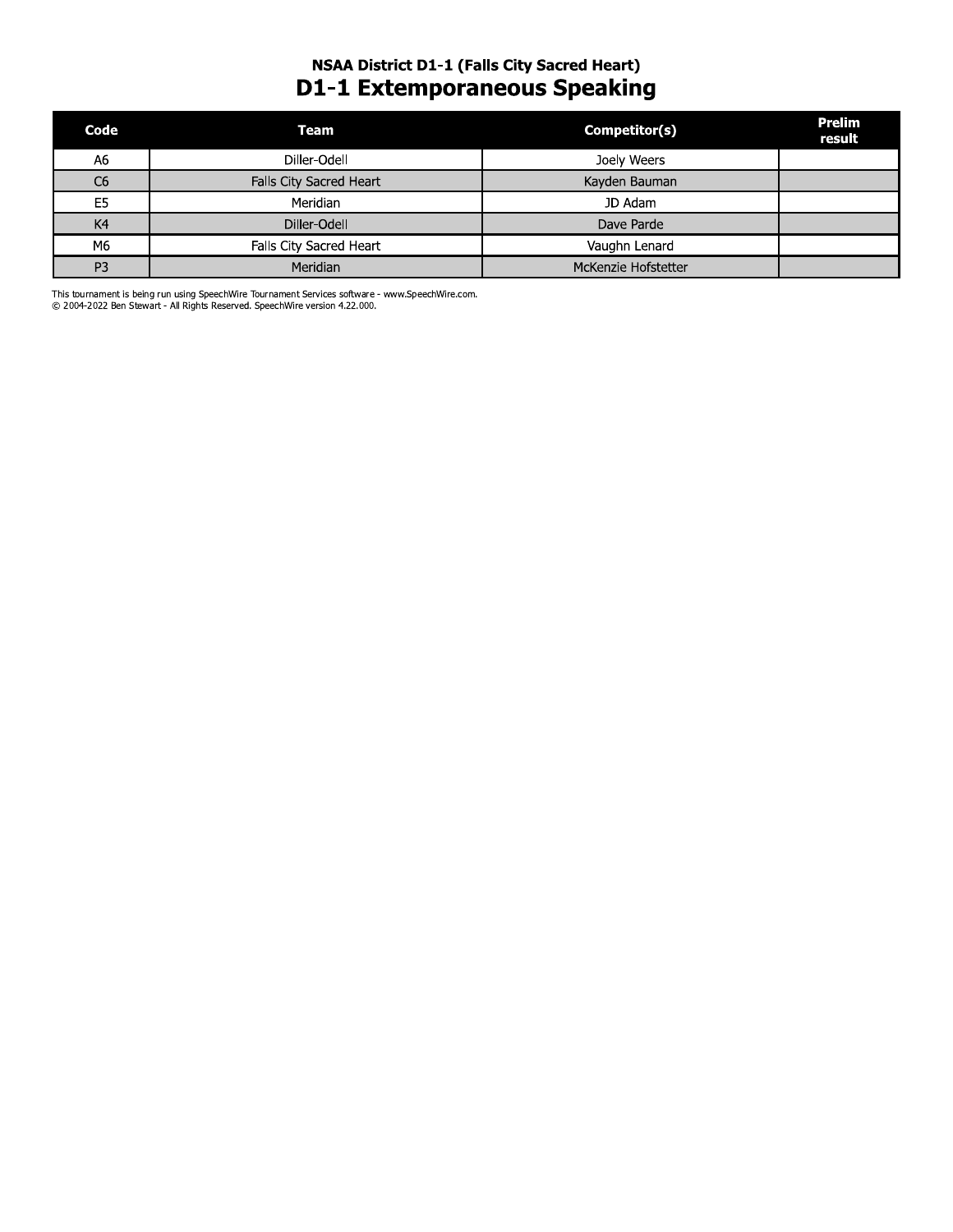# **NSAA District D1-1 (Falls City Sacred Heart) D1-1 Informative Speaking**

| Code           | Team                    | Competitor(s)       |       | <b>Prelims</b> | Rank           | Spkr.  | <b>Head to</b> | <b>Recips</b> | Prelim |
|----------------|-------------------------|---------------------|-------|----------------|----------------|--------|----------------|---------------|--------|
|                |                         |                     |       | $\overline{2}$ | total          | points | head           |               | result |
| A2             | Diller-Odell            | Kate Kostal         | 1(49) | (49)           | 2              | 98     |                | 2.00          | 1      |
| <b>B1</b>      | Dorchester              | Ashton Jirsa        | 2(46) | 2(45)          | $\overline{4}$ | 91     |                | 1.00          | 4      |
| C <sub>2</sub> | Falls City Sacred Heart | <b>Riley Nelson</b> | 1(48) | 2(49)          | 3              | 97     |                | 1.50          | 2      |
| D <sub>2</sub> | Mead                    | Jacky Cruz          | 3(44) | 4(40)          |                | 84     |                | 0.58          | 8      |
| E1             | Meridian                | JD Adam             | 5(40) | 5(43)          | 10             | 83     |                | 0.40          | 9      |
| G <sub>1</sub> | Randolph                | Darren Folkers      | 4(44) | 3(47)          |                | 91     |                | 0.58          | 5      |
| H1             | Sterling                | Hailey Truscott     | 3(44) | 4(44)          |                | 88     |                | 0.58          | 6      |
| K1             | Diller-Odell            | Madeline Parde      | 4(42) | 3(43)          |                | 85     |                | 0.58          |        |
| M <sub>2</sub> | Falls City Sacred Heart | Zachary Keithley    | 2(46) | 1(48)          | 3              | 94     |                | 1.50          | 3      |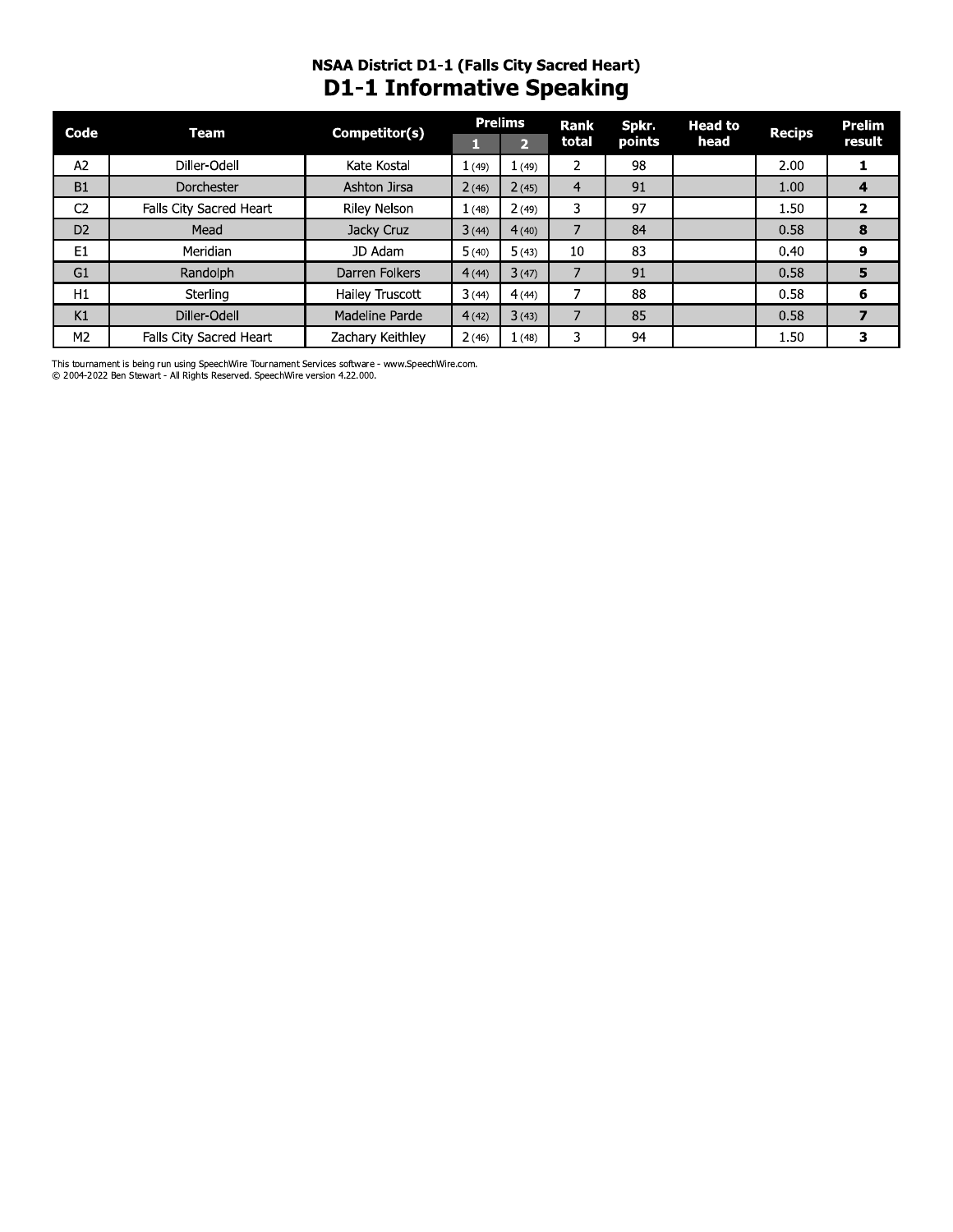# **NSAA District D1-1 (Falls City Sacred Heart) D1-1 Oral Interpretation of Drama**

| Code           | Team                    | Competitor(s)                                                                            | <b>Prelim</b><br>result |
|----------------|-------------------------|------------------------------------------------------------------------------------------|-------------------------|
| A9             | Diller-Odell            | Callan McKinney, Allison Engelman, Kate Kostal, Jason Arnold and Preston Engelman        |                         |
| C <sub>9</sub> | Falls City Sacred Heart | Carson Sells, Matthew Neddenriep, Nicholas Keithley, Derek Schawang and Ethan Neddenriep |                         |
| D5             | Mead                    | Sage Holloway, Riah Engel, Trey Siske, Meghan Richards and Lilly Flynn                   |                         |
| E <sub>8</sub> | Meridian                | Amber Vinsonhaler, Kailyn Paul, Alyssa Haake, Schyler Schwisow and Tyleiah Gooding       |                         |
| G <sub>3</sub> | Randolph                | Erin Engel, Ella Scott, Emma Munter, Ryanne Winkelbauer and Jacey Bartels                |                         |
| K7             | Diller-Odell            | Madeline Parde, Ellie Weers, Jaedyn hajek, Ashley Duis and Mikayla Krieger               |                         |
| M9             | Falls City Sacred Heart | Chloe Knobbe, Lauren Malone, Taylor Frederick, Emma Frederick and Ella Simon             |                         |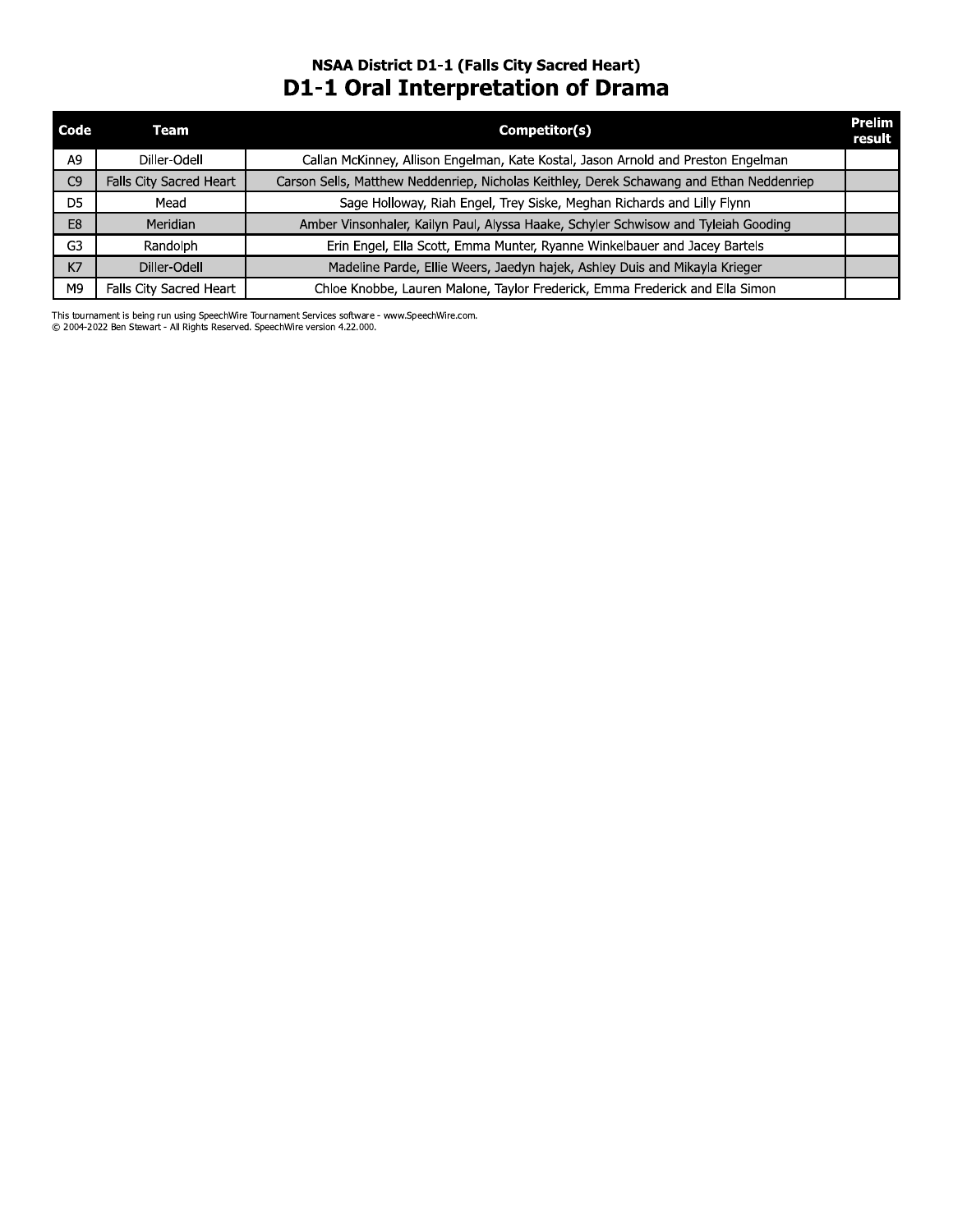# **NSAA District D1-1 (Falls City Sacred Heart) D1-1 Oral Interpretation of Humorous Prose**

| Code           | Team                    | Competitor(s)       | Prelim<br>result |
|----------------|-------------------------|---------------------|------------------|
| A4             | Diller-Odell            | Allison Engelman    |                  |
| B <sub>3</sub> | Dorchester              | Jacob Cerny         |                  |
| C <sub>4</sub> | Falls City Sacred Heart | Nicholas Keithley   |                  |
| E <sub>3</sub> | Meridian                | Tyleiah Gooding     |                  |
| K <sub>3</sub> | Diller-Odell            | Dave Parde          |                  |
| M <sub>4</sub> | Falls City Sacred Heart | <b>Tyler Catlin</b> |                  |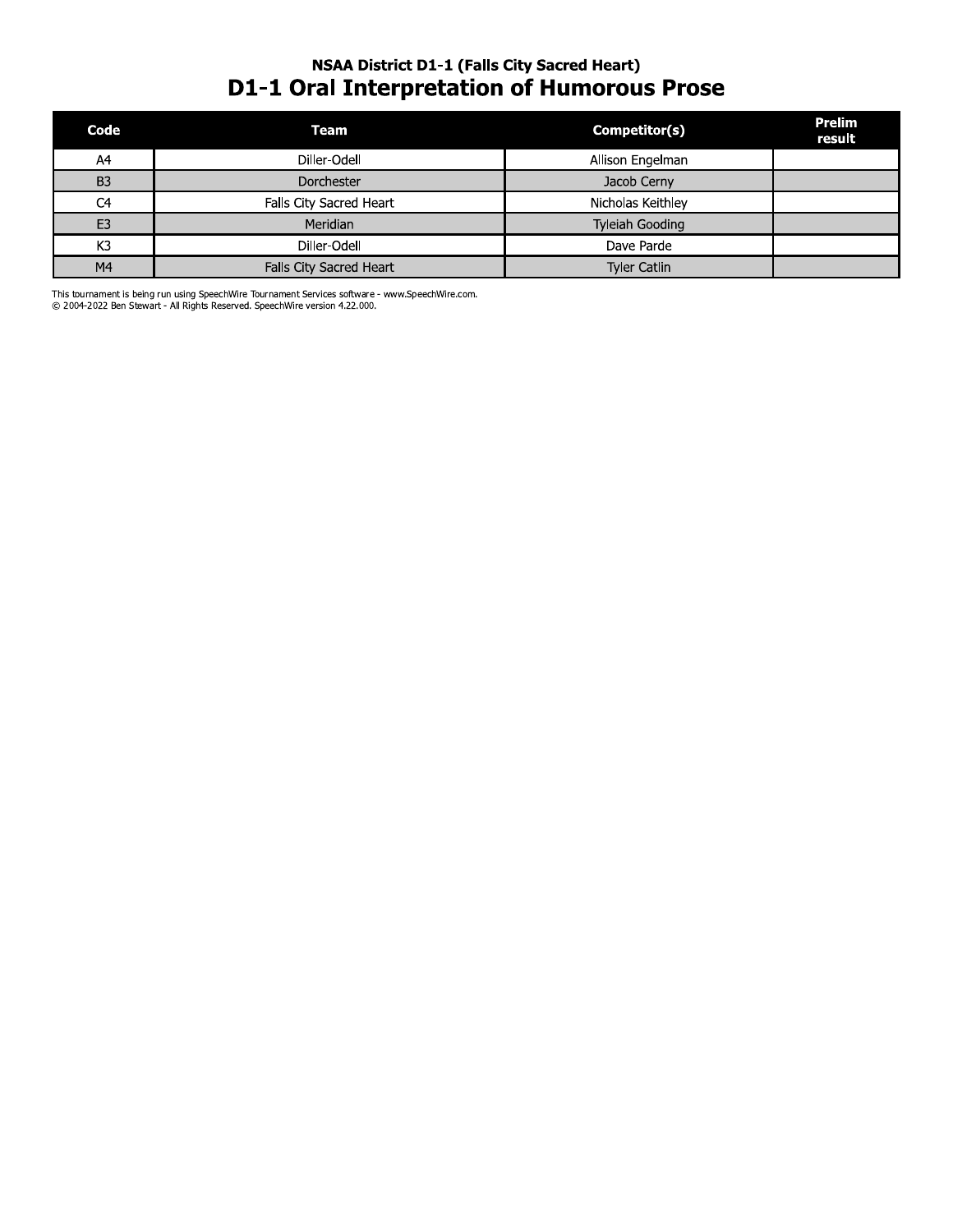# **NSAA District D1-1 (Falls City Sacred Heart) D1-1 Oral Interpretation of Poetry**

| Code           | Team                    | Competitor(s)       | Prelim<br>result |
|----------------|-------------------------|---------------------|------------------|
| A7             | Diller-Odell            | Allison Engelman    |                  |
| C7             | Falls City Sacred Heart | Lauren Malone       |                  |
| E6             | Meridian                | McKenzie Hofstetter |                  |
| K <sub>5</sub> | Diller-Odell            | <b>Ellie Weers</b>  |                  |
| M7             | Falls City Sacred Heart | Adisen Fisher       |                  |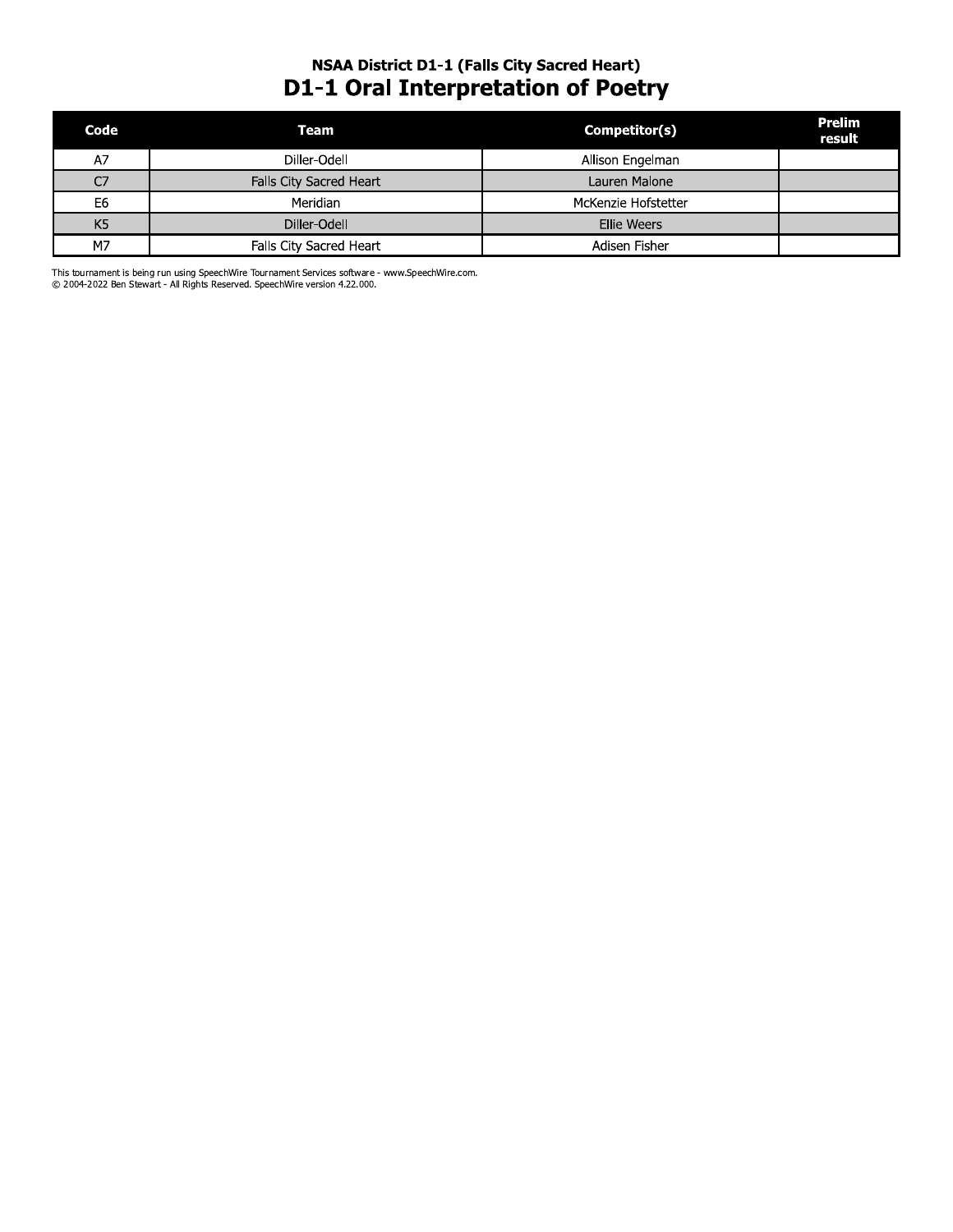# **NSAA District D1-1 (Falls City Sacred Heart) D1-1 Oral Interpretation of Serious Prose**

| Code           | Team                    | Competitor(s)           | <b>Prelim</b><br>result |
|----------------|-------------------------|-------------------------|-------------------------|
| A <sub>5</sub> | Diller-Odell            | Mikayla Krieger         |                         |
| C <sub>5</sub> | Falls City Sacred Heart | <b>Tyler Catlin</b>     |                         |
| E4             | Meridian                | Evelyn Woitalewicz      |                         |
| G <sub>2</sub> | Randolph                | Lily Umberger           |                         |
| H <sub>3</sub> | Sterling                | Harmony Mathes-Riensche |                         |
| M5             | Falls City Sacred Heart | Leila Frederick         |                         |
| P <sub>2</sub> | Meridian                | Schyler Schwisow        |                         |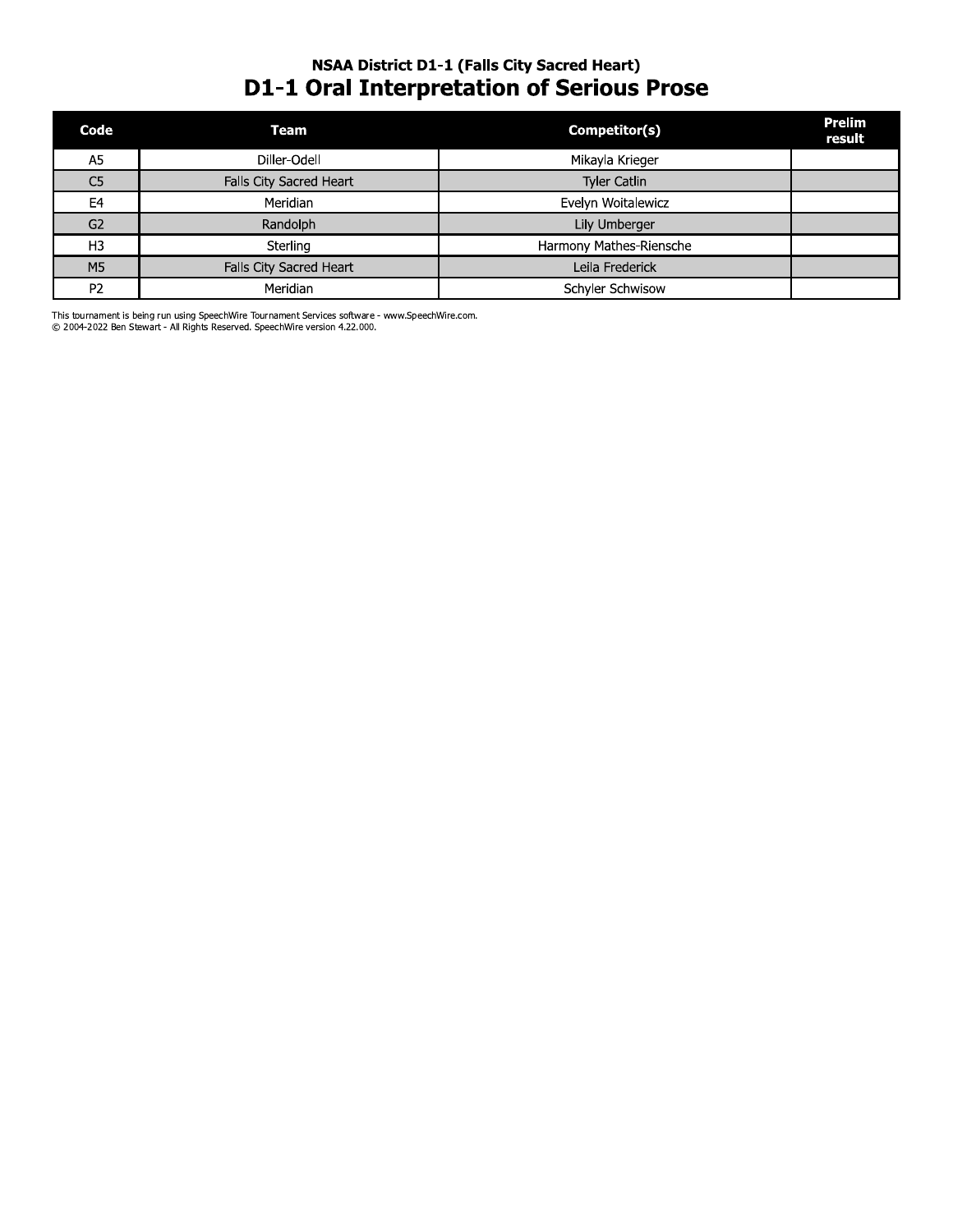# **NSAA District D1-1 (Falls City Sacred Heart) D1-1 Persuasive Speaking**

| Code           | Team                           | Competitor(s)     |        | <b>Prelims</b> | Rank           | Spkr.  | <b>Head to</b> | <b>Recips</b> | <b>Prelim</b>  |
|----------------|--------------------------------|-------------------|--------|----------------|----------------|--------|----------------|---------------|----------------|
|                |                                |                   |        | $\mathbf{p}$   | total          | points | head           |               | result         |
| A3             | Diller-Odell                   | Kate Kostal       | 1(49)  | 1(50)          |                | 99     |                | 2.00          |                |
| <b>B2</b>      | Dorchester                     | Victoria Leavitt  | 4(45)  | 5(42)          | 9              | 87     |                | 0.45          | 8              |
| C <sub>3</sub> | Falls City Sacred Heart        | Patrick Froeschl  | 3(47)  | 4(45)          |                | 92     |                | 0.58          | 6              |
| D <sub>3</sub> | Mead                           | Jacky Cruz        | 4(45)  | 3(44)          |                | 89     |                | 0.58          |                |
| E <sub>2</sub> | Meridian                       | Brynn Holtmeier   | 1 (48) | 1(49)          | $\overline{2}$ | 97     |                | 2.00          | $\overline{2}$ |
| H <sub>2</sub> | Sterling                       | Danielle Janssen  | 3(46)  | 3(47)          | 6              | 93     |                | 0.66          | 5              |
| K <sub>2</sub> | Diller-Odell                   | Braeden Humphreys | 5(44)  | 4(41)          | 9              | 85     |                | 0.45          | 9              |
| M <sub>3</sub> | <b>Falls City Sacred Heart</b> | Grace Malcolm     | 2(47)  | 2(46)          | 4              | 93     |                | 1.00          | 4              |
| N1             | Mead                           | Riah Engel        | 2(47)  | 2(48)          | 4              | 95     |                | 1.00          | 3              |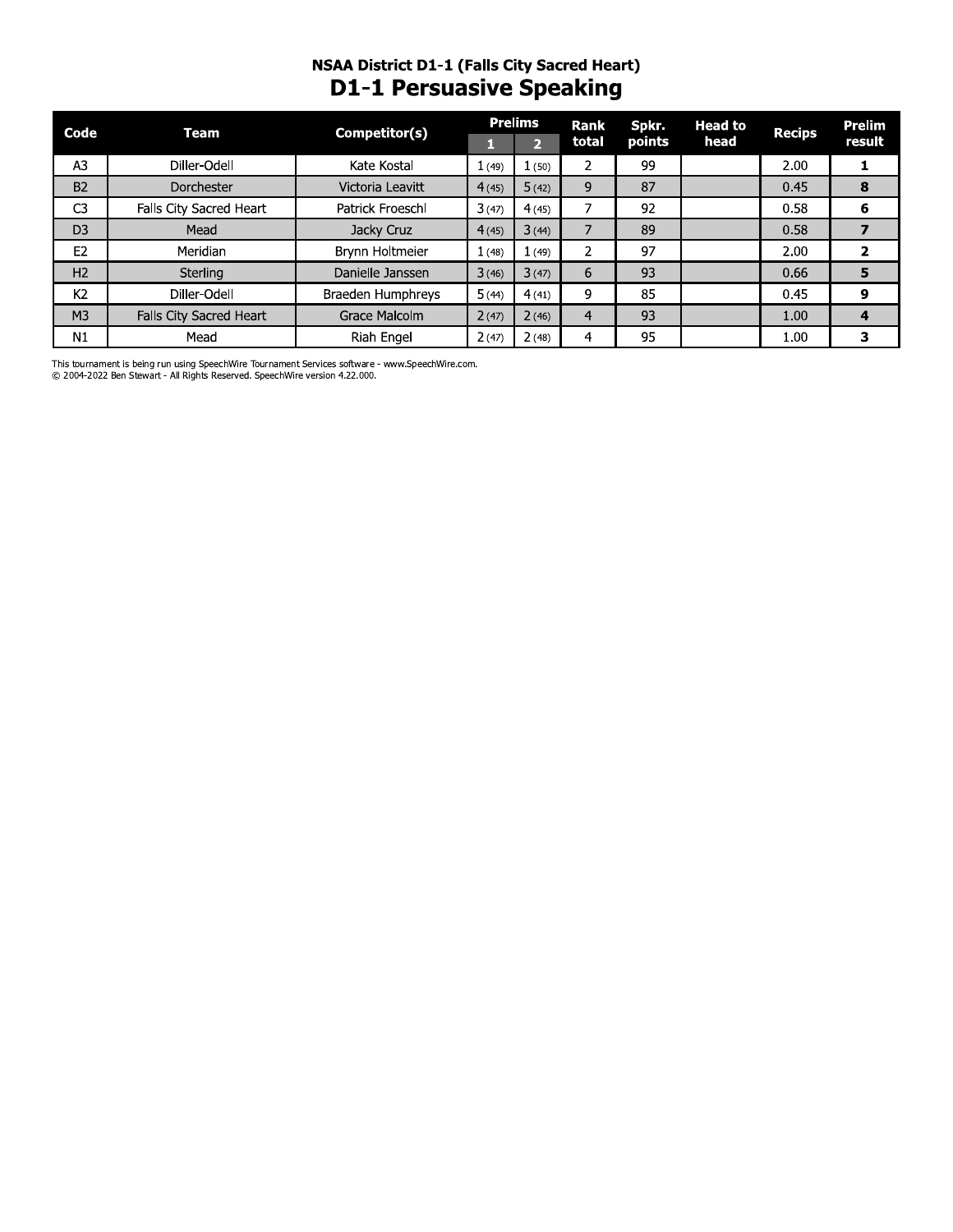#### **NSAA District D1-1 (Falls City Sacred Heart) D1-1 Duet Acting Elimination round results**

#### **Final round**

| Code           | <b>Name</b>                                    | Team                       |       | <b>JUDGE2 JUDGE4</b> | total | Rank Recips |    | <b>Spkr. Prelim Prelim</b><br>points Ranks Points | Head<br>to<br>head | <b>Playoff Place</b> |   |
|----------------|------------------------------------------------|----------------------------|-------|----------------------|-------|-------------|----|---------------------------------------------------|--------------------|----------------------|---|
| C <sub>8</sub> | Derek Schawang and Carson Sells                | Falls City Sacred<br>Heart | 1(49) | 2(49)                | 3     | 1.50        | 98 |                                                   |                    |                      |   |
| A <sub>8</sub> | Preston Engelman and Jason<br>Arnold           | Diller-Odell               | 2(48) | 1(50)                | 3     | 1.50        | 98 |                                                   |                    |                      |   |
| M8             | Grace Malcolm and Riley Nelson                 | Falls City Sacred<br>Heart | 3(47) | 3(48)                | 6     | 0.66        | 95 |                                                   |                    |                      | 3 |
| K <sub>6</sub> | Callan McKinney and Brennan<br><b>Schultis</b> | Diller-Odell               | 5(44) | 4(47)                | 9     | 0.45        | 91 |                                                   |                    |                      |   |
| D <sub>4</sub> | Meghan Richards and Kaitlyn<br>Hanson          | Mead                       | 4(45) | 5(45)                | 9     | 0.45        | 90 |                                                   |                    |                      | 5 |
| E7             | Rebecca Vinsonhaler and Evelyn<br>Woitalewicz  | Meridian                   | 7(43) | 6(46)                | 13    | 0.31        | 89 |                                                   |                    |                      |   |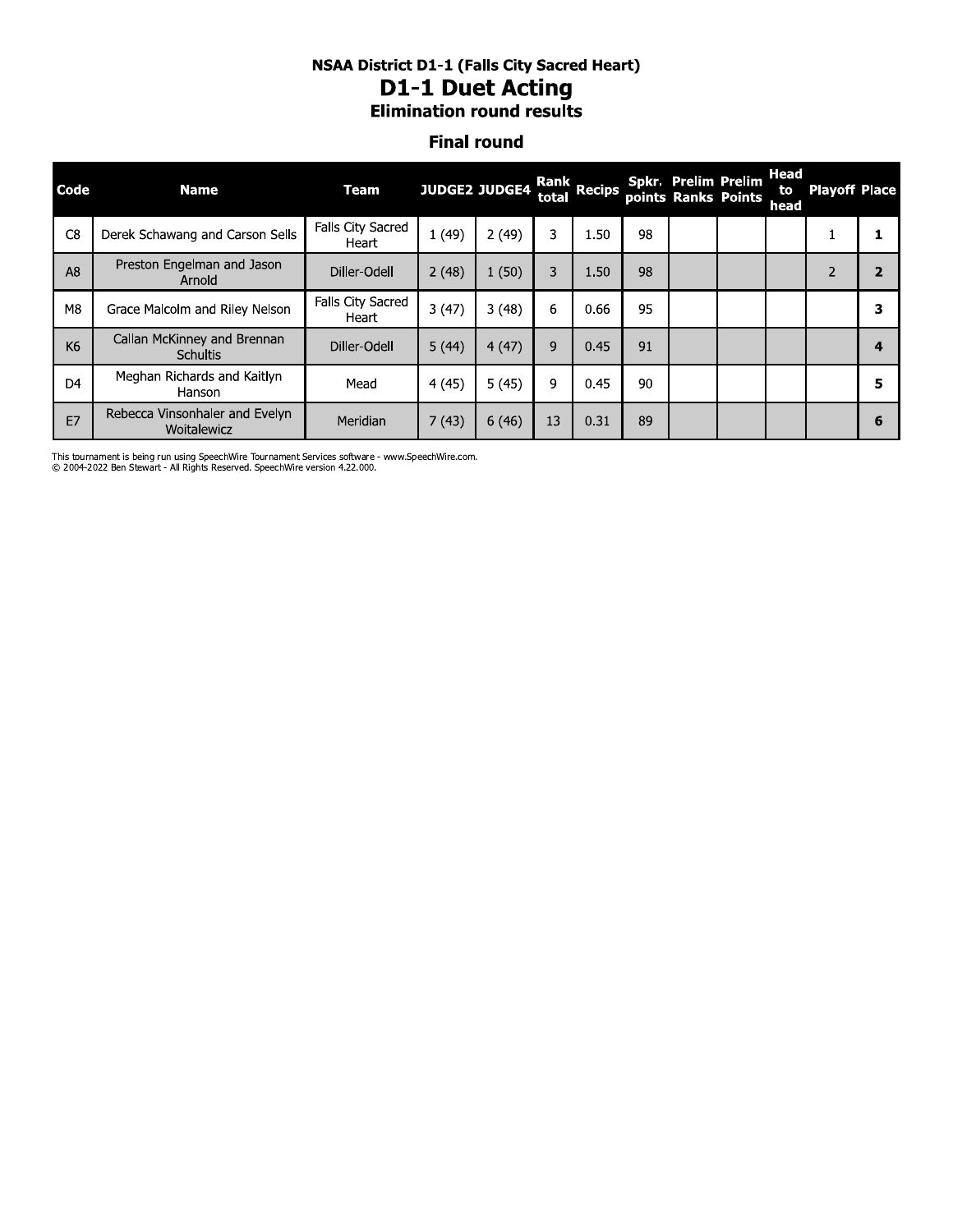#### nsaa District D1-1 (Falis City Sacred Heart) D1-1 Entertainment Speaking **Elimination round results**

#### **Final round**

|                | <b>NSAA District D1-1 (Falls City Sacred Heart)</b><br><b>D1-1 Entertainment Speaking</b><br><b>Elimination round results</b> |                                        |       |                      |       |             |    |  |  |                                                         |                      |   |
|----------------|-------------------------------------------------------------------------------------------------------------------------------|----------------------------------------|-------|----------------------|-------|-------------|----|--|--|---------------------------------------------------------|----------------------|---|
|                |                                                                                                                               |                                        |       | <b>Final round</b>   |       |             |    |  |  |                                                         |                      |   |
| <b>Code</b>    | <b>Name</b>                                                                                                                   | Team                                   |       | <b>JUDGE4 JUDGE2</b> | total | Rank Recips |    |  |  | Spkr. Prelim Prelim Head to<br>points Ranks Points head | <b>Playoff Place</b> |   |
| C1             |                                                                                                                               | Derek Schawang Falls City Sacred Heart | 2(48) | 1(50)                | 3     | 1.50        | 98 |  |  |                                                         |                      | 1 |
| A1             | Jason Arnold                                                                                                                  | Diller-Odell                           | 1(49) | 2(49)                | 3     | 1.50        | 98 |  |  |                                                         |                      | 2 |
| M1             | Kamden Sipple                                                                                                                 | Falls City Sacred Heart                | 3(47) | 3(48)                | 6     | 0.66        | 95 |  |  |                                                         |                      | 3 |
| D <sub>1</sub> | Sam Popken                                                                                                                    | Mead                                   | 4(44) | 4(44)                | 8     | 0.50        | 88 |  |  |                                                         |                      | 4 |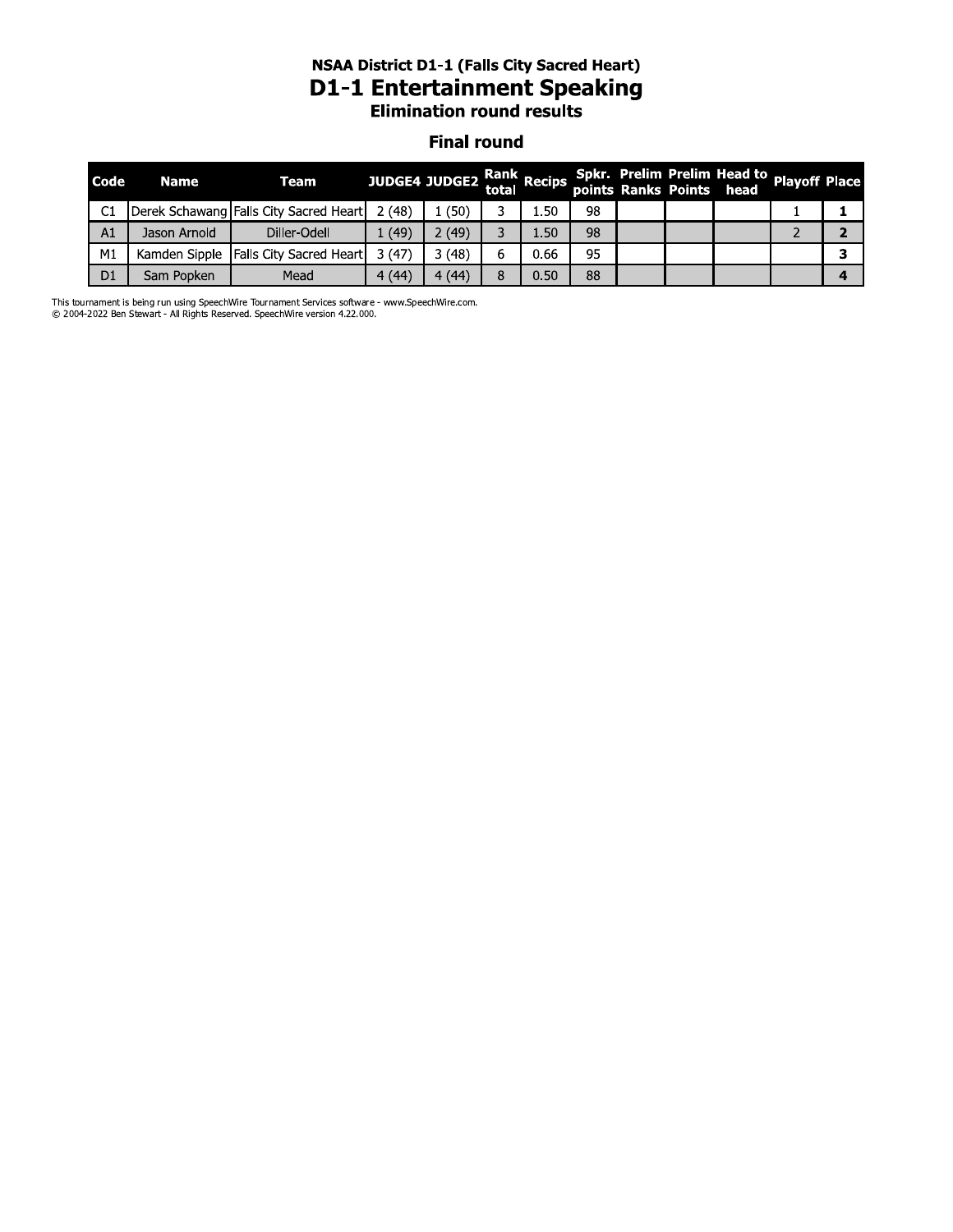### nsaa District D1-1 (Fails City Sacred Heart) D1-1 Extemporaneous Speaking **Elimination round results**

#### **Final round**

|                | <b>NSAA District D1-1 (Falls City Sacred Heart)</b><br><b>D1-1 Extemporaneous Speaking</b><br><b>Elimination round results</b> |                         |       |                           |    |      |    |  |  |                                                                       |  |                |  |
|----------------|--------------------------------------------------------------------------------------------------------------------------------|-------------------------|-------|---------------------------|----|------|----|--|--|-----------------------------------------------------------------------|--|----------------|--|
|                | <b>Final round</b>                                                                                                             |                         |       |                           |    |      |    |  |  |                                                                       |  |                |  |
| Code           | <b>Name</b>                                                                                                                    | <b>Team</b>             |       | JUDGE6 JUDGE5 Rank Recips |    |      |    |  |  | Spkr. Prelim Prelim Head to Playoff Place<br>points Ranks Points head |  |                |  |
| A6             | Joely Weers                                                                                                                    | Diller-Odell            | 1(48) | 1(47)                     | 2  | 2.00 | 95 |  |  |                                                                       |  | 1              |  |
| K4             | Dave Parde                                                                                                                     | Diller-Odell            | 2(46) | 2(46)                     | 4  | 1.00 | 92 |  |  |                                                                       |  | $\overline{2}$ |  |
| M6             | Vaughn Lenard                                                                                                                  | Falls City Sacred Heart | 3(47) | 4(45)                     |    | 0.58 | 92 |  |  |                                                                       |  | з              |  |
| C <sub>6</sub> | Kayden Bauman                                                                                                                  | Falls City Sacred Heart | 4(45) | 3(45)                     | 7  | 0.58 | 90 |  |  |                                                                       |  | 4              |  |
| P <sub>3</sub> | McKenzie Hofstetter                                                                                                            | Meridian                | 5(44) | 5(44)                     | 10 | 0.40 | 88 |  |  |                                                                       |  | 5              |  |
| E <sub>5</sub> | JD Adam                                                                                                                        | Meridian                | 6(43) | 6(43)                     | 12 | 0.34 | 86 |  |  |                                                                       |  | 6              |  |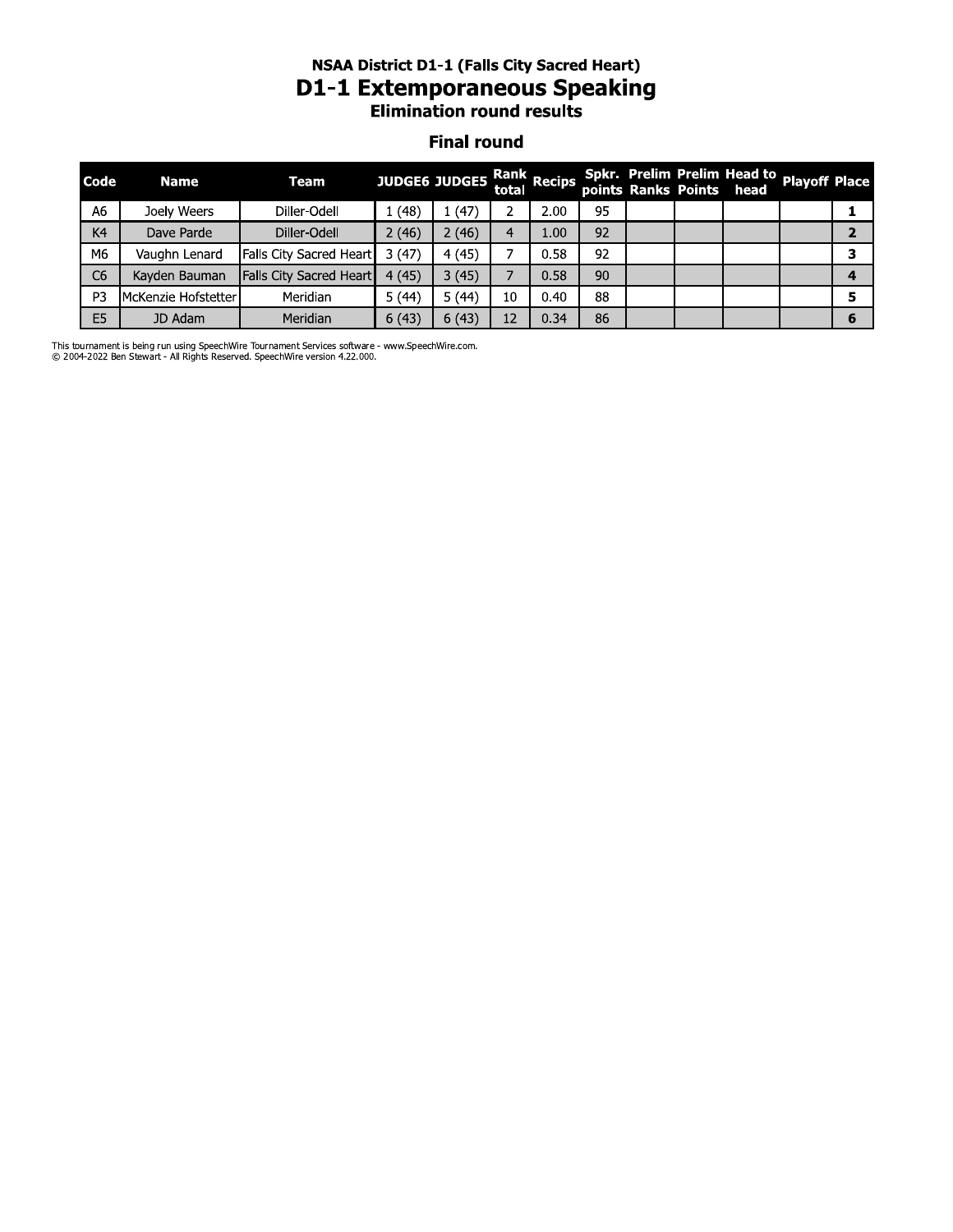# nsaa District D1-1 (Fails City Sacred Heart) D1-1 Informative Speaking<br>Elimination round results

#### **Final round**

|                | <b>NSAA District D1-1 (Falls City Sacred Heart)</b><br><b>D1-1 Informative Speaking</b><br><b>Elimination round results</b> |                                          |                      |       |                |             |    |               |    |                                                                       |  |                |  |
|----------------|-----------------------------------------------------------------------------------------------------------------------------|------------------------------------------|----------------------|-------|----------------|-------------|----|---------------|----|-----------------------------------------------------------------------|--|----------------|--|
|                | <b>Final round</b>                                                                                                          |                                          |                      |       |                |             |    |               |    |                                                                       |  |                |  |
| Code           | <b>Name</b>                                                                                                                 | <b>Team</b>                              | <b>JUDGE7 JUDGE8</b> |       | total          | Rank Recips |    |               |    | Spkr. Prelim Prelim Head to Playoff Place<br>points Ranks Points head |  |                |  |
| A2             | Kate Kostal                                                                                                                 | Diller-Odell                             | 1(50)                | 3(49) | 4              | 1.33        | 99 | $\mathcal{P}$ | 98 |                                                                       |  | 1              |  |
| C <sub>2</sub> | <b>Riley Nelson</b>                                                                                                         | <b>Falls City Sacred Heart</b>           | 3(45)                | 1(50) | $\overline{4}$ | 1.33        | 95 | 3             | 97 |                                                                       |  | $\overline{2}$ |  |
| M <sub>2</sub> |                                                                                                                             | Zachary Keithley Falls City Sacred Heart | 2(47)                | 2(49) | 4              | 1.00        | 96 | 3             | 94 |                                                                       |  | 3              |  |
| <b>B1</b>      | Ashton Jirsa                                                                                                                | <b>Dorchester</b>                        | 5(43)                | 4(48) | 9              | 0.45        | 91 | 4             | 91 |                                                                       |  | 4              |  |
| G <sub>1</sub> | Darren Folkers                                                                                                              | Randolph                                 | 4(44)                | 5(47) | 9              | 0.45        | 91 |               | 91 |                                                                       |  | 5              |  |
| H1             | Hailey Truscott                                                                                                             | Sterling                                 | 6(42)                | 6(46) | 12             | 0.34        | 88 |               | 88 |                                                                       |  | 6              |  |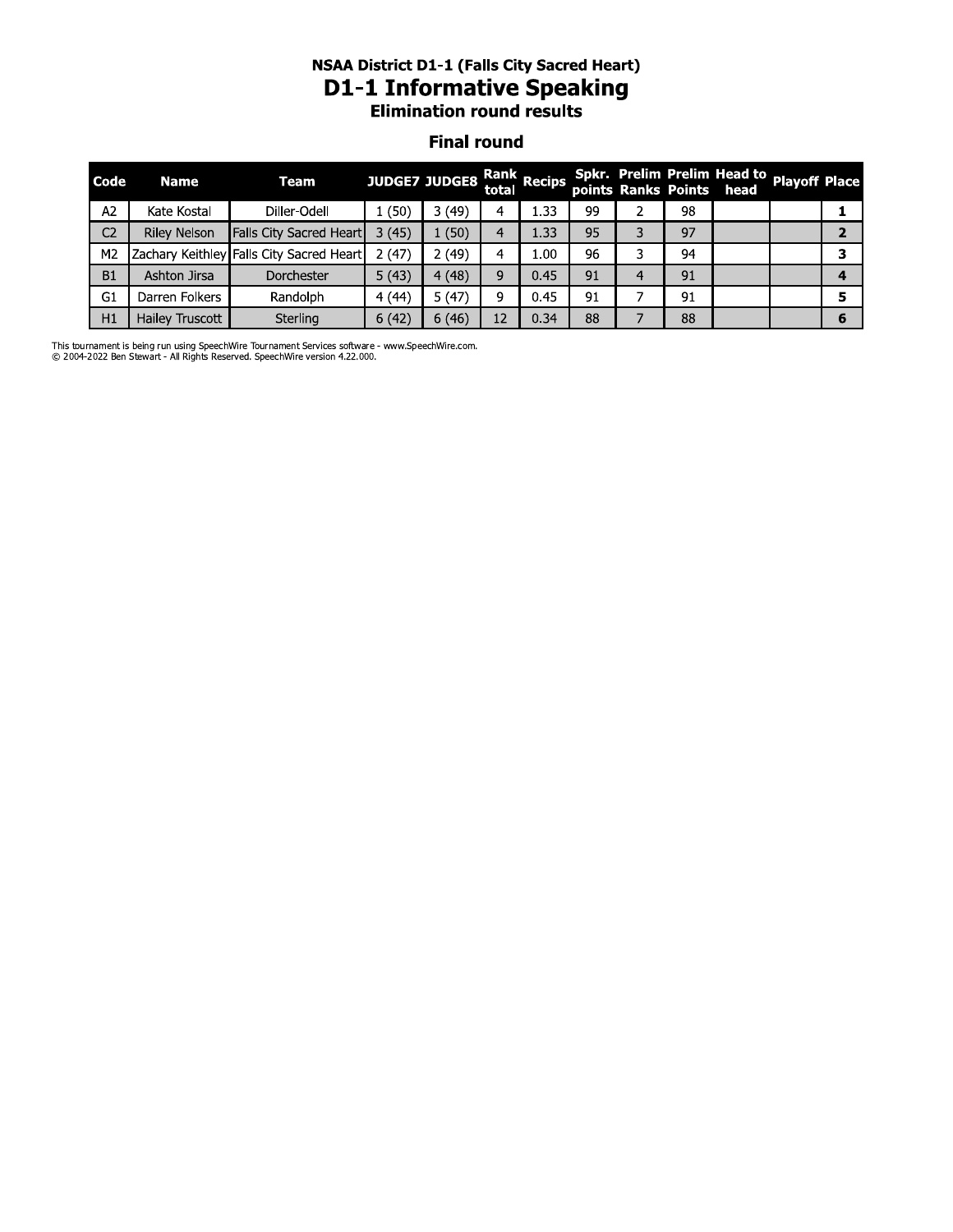#### nsaa District D1-1 (Fails City Sacred Heart) **D1-1 Oral Interpretation of Drama Elimination round results**

#### **Final round**

|                | <b>NSAA District D1-1 (Falls City Sacred Heart)</b><br><b>D1-1 Oral Interpretation of Drama</b><br><b>Elimination round results</b> |                               |                      |       |       |             |    |                            |                     |                           |                      |                |  |  |
|----------------|-------------------------------------------------------------------------------------------------------------------------------------|-------------------------------|----------------------|-------|-------|-------------|----|----------------------------|---------------------|---------------------------|----------------------|----------------|--|--|
|                | <b>Final round</b>                                                                                                                  |                               |                      |       |       |             |    |                            |                     |                           |                      |                |  |  |
| Code           | <b>Name</b>                                                                                                                         | <b>Team</b>                   | <b>JUDGE4 JUDGE2</b> |       | total | Rank Recips |    | <b>Spkr. Prelim Prelim</b> | points Ranks Points | <b>Head</b><br>to<br>head | <b>Playoff Place</b> |                |  |  |
| C <sub>9</sub> | Ethan Neddenriep, Derek Schawang,<br>Nicholas Keithley, Matthew Neddenriep<br>and Carson Sells                                      | Falls City<br>Sacred<br>Heart | 2(49)                | 1(50) | 3     | 1.50        | 99 |                            |                     |                           |                      | 1              |  |  |
| M9             | Emma Frederick, Taylor Frederick, Lauren<br>Malone, Chloe Knobbe and Ella Simon                                                     | Falls City<br>Sacred<br>Heart | 1(50)                | 3(48) | 4     | 1.33        | 98 |                            |                     |                           |                      | $\overline{2}$ |  |  |
| A <sub>9</sub> | Jason Arnold, Preston Engelman, Kate<br>Kostal, Allison Engelman and Callan<br>McKinney                                             | Diller-Odell                  | 3(48)                | 2(49) | 5     | 0.83        | 97 |                            |                     |                           |                      | 3              |  |  |
| K7             | Mikayla Krieger, Ashley Duis, Madeline<br>Parde, Ellie Weers and Jaedyn Hajek                                                       | Diller-Odell                  | 4(47)                | 4(45) | 8     | 0.50        | 92 |                            |                     |                           |                      | 4              |  |  |
| G <sub>3</sub> | Jacey Bartels, Ryanne Winkelbauer,<br>Emma Munter, Ella Scott and Erin Engel                                                        | Randolph                      | 5(46)                | 5(44) | 10    | 0.40        | 90 |                            |                     |                           |                      | 5              |  |  |
| D <sub>5</sub> | Meghan Richards, Trey Siske, Riah Engel,<br>Sage Holloway and Lilly Flynn                                                           | Mead                          | 6(45)                | 6(41) | 12    | 0.34        | 86 |                            |                     |                           |                      | 6              |  |  |
| E <sub>8</sub> | Tyleiah Gooding, Schyler Schwisow,<br>Kailyn Paul, Alyssa Haake and Amber<br>Vinsonhaler                                            | Meridian                      | 7 (44)               | 7(40) | 14    | 0.28        | 84 |                            |                     |                           |                      | 7              |  |  |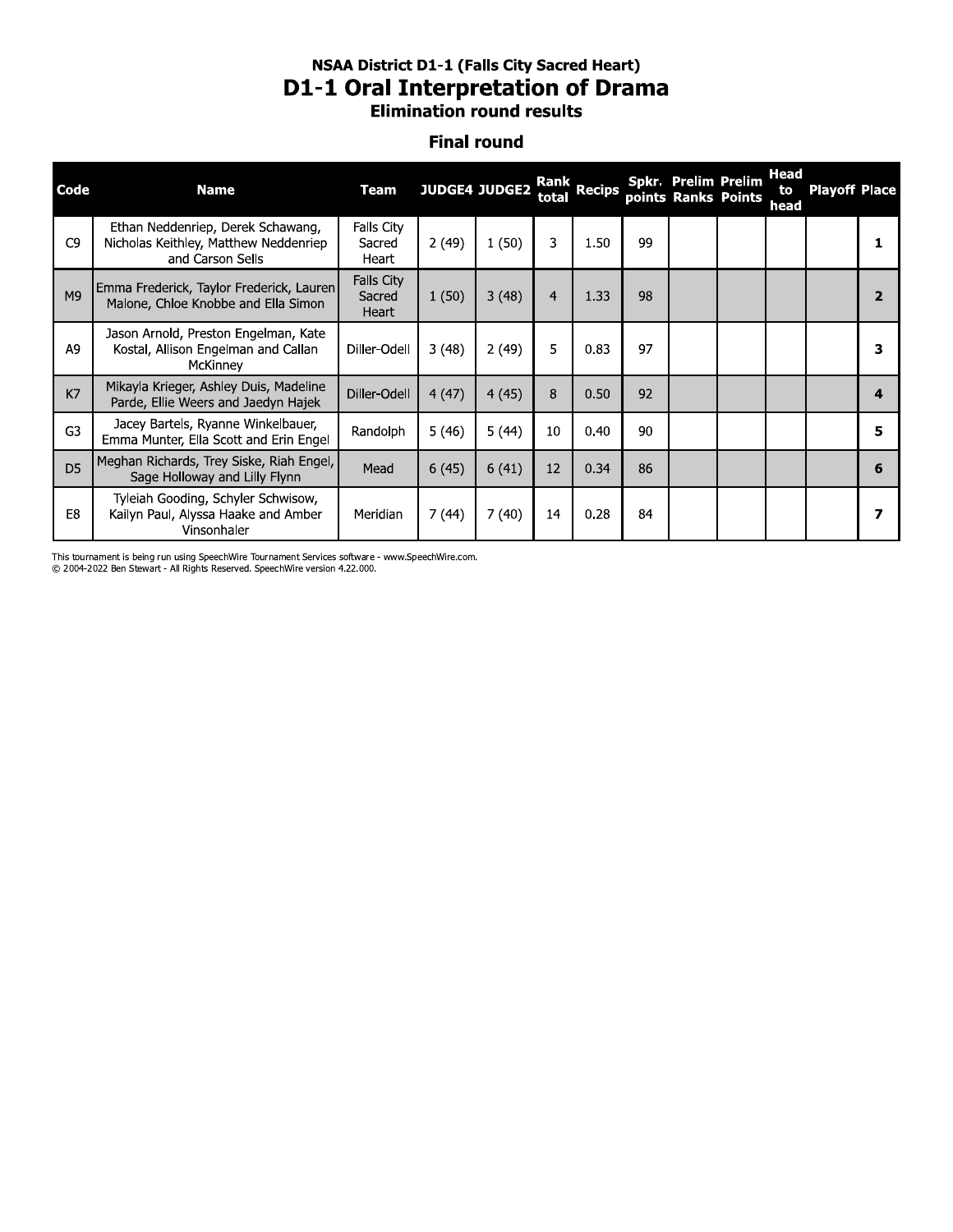# nsaa District D1-1 (Fails City Sacred Heart) D1-1 Oral Interpretation or Humorous Prose<br>Elimination round results

#### **Final round**

|                | <b>NSAA District D1-1 (Falls City Sacred Heart)</b><br><b>D1-1 Oral Interpretation of Humorous Prose</b><br><b>Elimination round results</b> |                                           |                      |       |    |                      |    |  |  |                                                                       |  |                |  |  |
|----------------|----------------------------------------------------------------------------------------------------------------------------------------------|-------------------------------------------|----------------------|-------|----|----------------------|----|--|--|-----------------------------------------------------------------------|--|----------------|--|--|
|                | <b>Final round</b>                                                                                                                           |                                           |                      |       |    |                      |    |  |  |                                                                       |  |                |  |  |
| Code           | <b>Name</b>                                                                                                                                  | <b>Team</b>                               | <b>JUDGE3 JUDGE7</b> |       |    | Rank<br>total Recips |    |  |  | Spkr. Prelim Prelim Head to Playoff Place<br>points Ranks Points head |  |                |  |  |
| B <sub>3</sub> | Jacob Cerny                                                                                                                                  | Dorchester                                | 4 (46)               | 1(47) | 5  | 1.25                 | 93 |  |  |                                                                       |  | 1              |  |  |
| M <sub>4</sub> | <b>Tyler Catlin</b>                                                                                                                          | Falls City Sacred Heart                   | 2(48)                | 3(45) | 5. | 0.83                 | 93 |  |  |                                                                       |  | $\overline{2}$ |  |  |
| A4             | Allison Engelman                                                                                                                             | Diller-Odell                              | 1(49)                | 5(44) | 6  | 1.20                 | 93 |  |  |                                                                       |  | 3              |  |  |
| K3             | Dave Parde                                                                                                                                   | Diller-Odell                              | 5(46)                | 2(46) | 7  | 0.70                 | 92 |  |  |                                                                       |  | 4              |  |  |
| C4             |                                                                                                                                              | Nicholas Keithley Falls City Sacred Heart | 3(47)                | 6(43) | 9  | 0.50                 | 90 |  |  |                                                                       |  | 5              |  |  |
| E <sub>3</sub> | Tyleiah Gooding                                                                                                                              | Meridian                                  | 7(45)                | 4(45) | 11 | 0.39                 | 90 |  |  |                                                                       |  | 6              |  |  |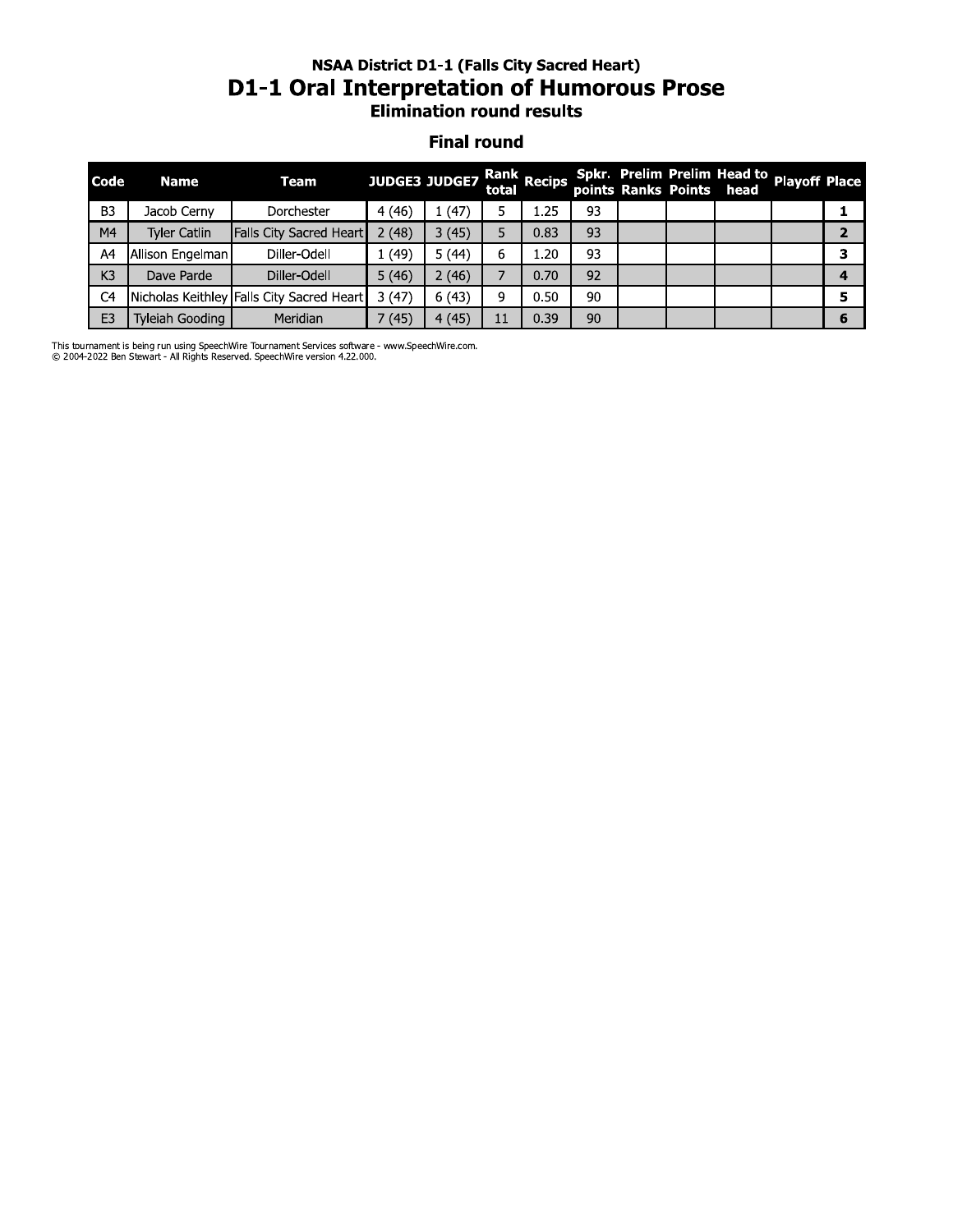#### nsaa District D1-1 (Fails City Sacred Heart) D1-1 Oral Interpretation of Poetry **Elimination round results**

#### **Final round**

|                | <b>NSAA District D1-1 (Falls City Sacred Heart)</b><br><b>D1-1 Oral Interpretation of Poetry</b><br><b>Elimination round results</b> |                                                                                           |       |                      |       |             |    |  |  |                                                                       |  |                |
|----------------|--------------------------------------------------------------------------------------------------------------------------------------|-------------------------------------------------------------------------------------------|-------|----------------------|-------|-------------|----|--|--|-----------------------------------------------------------------------|--|----------------|
|                | <b>Final round</b>                                                                                                                   |                                                                                           |       |                      |       |             |    |  |  |                                                                       |  |                |
| <b>Code</b>    | <b>Name</b>                                                                                                                          | <b>Team</b>                                                                               |       | <b>JUDGE3 JUDGE7</b> | total | Rank Recips |    |  |  | Spkr. Prelim Prelim Head to Playoff Place<br>points Ranks Points head |  |                |
| K <sub>5</sub> | Ellie Weers                                                                                                                          | Diller-Odell                                                                              | 1(47) | 2(47)                | 3     | 1.50        | 94 |  |  |                                                                       |  | 1              |
| A7             | Allison Engelman                                                                                                                     | Diller-Odell                                                                              | 2(45) | 1(48)                | 3     | 1.50        | 93 |  |  |                                                                       |  | $\overline{2}$ |
| M7             | Adisen Fisher                                                                                                                        | Falls City Sacred Heart                                                                   | 3(44) | 3(46)                | 6     | 0.66        | 90 |  |  |                                                                       |  | 3              |
| C7             | Lauren Malone                                                                                                                        | <b>Falls City Sacred Heart</b>                                                            | 4(43) | 4(44)                | 8     | 0.50        | 87 |  |  |                                                                       |  | 4              |
| E6             | McKenzie Hofstetter                                                                                                                  | Meridian                                                                                  | 5(42) | 5(42)                | 10    | 0.40        | 84 |  |  |                                                                       |  | 5              |
|                |                                                                                                                                      | ournament is being run using SpeechMire Tournament Services settware - www.SpeechMire.com |       |                      |       |             |    |  |  |                                                                       |  |                |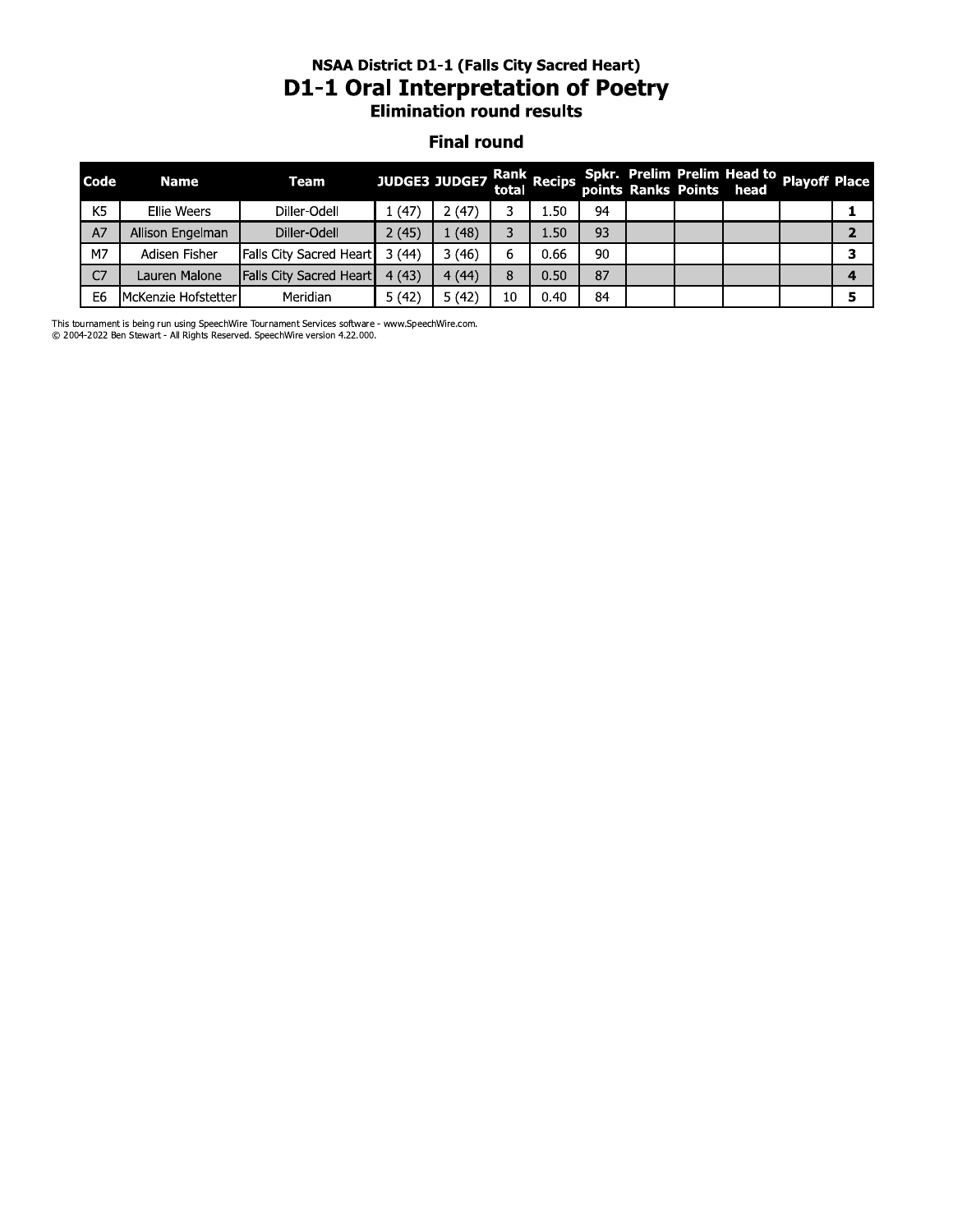### nsaa District D1-1 (Fails City Sacred Heart) D1-1 Oral Interpretation or Serious Prose **Elimination round results**

#### **Final round**

|                | <b>NSAA District D1-1 (Falls City Sacred Heart)</b><br><b>D1-1 Oral Interpretation of Serious Prose</b><br><b>Elimination round results</b><br><b>Final round</b> |                         |       |               |       |             |    |  |  |                                                                       |  |                |  |
|----------------|-------------------------------------------------------------------------------------------------------------------------------------------------------------------|-------------------------|-------|---------------|-------|-------------|----|--|--|-----------------------------------------------------------------------|--|----------------|--|
| Code           | <b>Name</b>                                                                                                                                                       | <b>Team</b>             |       | JUDGE1 JUDGE8 | total | Rank Recips |    |  |  | Spkr. Prelim Prelim Head to Playoff Place<br>points Ranks Points head |  |                |  |
| C <sub>5</sub> | Tyler Catlin                                                                                                                                                      | Falls City Sacred Heart | 1(49) | 1(50)         | 2     | 2.00        | 99 |  |  |                                                                       |  | 1              |  |
| A5             | Mikayla Krieger                                                                                                                                                   | Diller-Odell            | 2(48) | 3(48)         | 5     | 0.83        | 96 |  |  |                                                                       |  | $\overline{2}$ |  |
| M5             | Leila Frederick                                                                                                                                                   | Falls City Sacred Heart | 5(42) | 2(48)         | 7     | 0.70        | 90 |  |  |                                                                       |  | 3              |  |
| G <sub>2</sub> | Lily Umberger                                                                                                                                                     | Randolph                | 3(45) | 4(47)         | 7     | 0.58        | 92 |  |  |                                                                       |  | 4              |  |
| H <sub>3</sub> | Harmony Mathes-Riensche                                                                                                                                           | Sterling                | 4(44) | 6(44)         | 10    | 0.42        | 88 |  |  |                                                                       |  | 5              |  |
| P <sub>2</sub> | Schyler Schwisow                                                                                                                                                  | Meridian                | 7(39) | 5(45)         | 12    | 0.34        | 84 |  |  |                                                                       |  | 6              |  |
| E4             | Evelyn Woitalewicz                                                                                                                                                | Meridian                | 6(40) | 7(44)         | 13    | 0.31        | 84 |  |  |                                                                       |  | 7              |  |